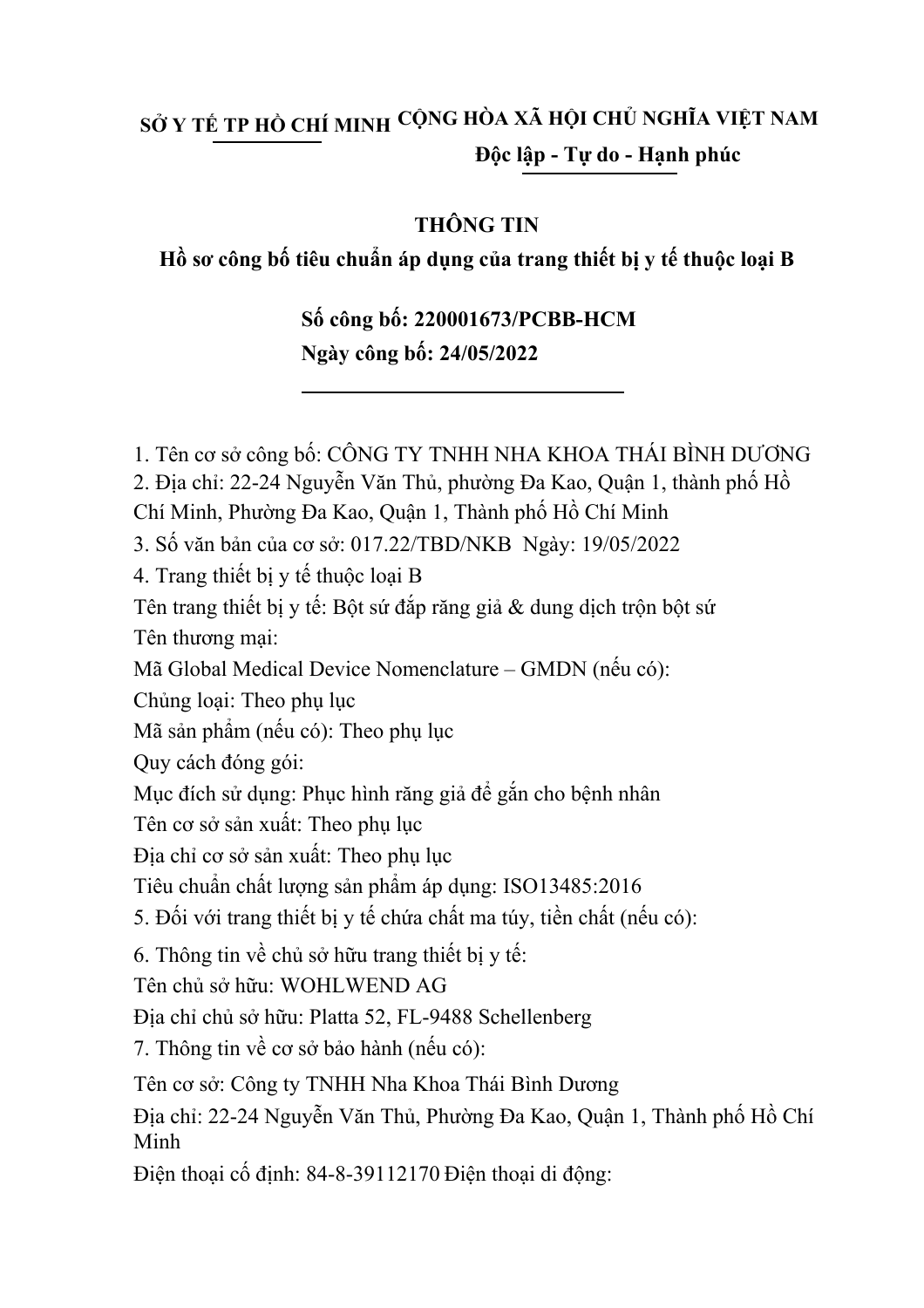8. Số công bố đủ điều kiện sản xuất đối với trang thiết bị y tế sản xuất trong nước:

9. Thành phần hồ sơ:

|                             | Văn bản công bố tiêu chuẩn áp dụng đối với trang thiết bị y tế thuộc<br>loai B | X            |
|-----------------------------|--------------------------------------------------------------------------------|--------------|
| $\mathcal{D}_{\mathcal{L}}$ | Giấy chứng nhận đạt tiêu chuẩn quản lý chất lượng ISO 13485                    | X            |
| 3                           | Giấy ủy quyền của chủ sở hữu trang thiết bị y tế                               | $\mathbf{X}$ |
| 4                           | Giấy xác nhận đủ điều kiện bảo hành                                            | X            |
| 5                           | Bản tiêu chuẩn mà chủ sở hữu trang thiết bị y tế công bố áp dụng               | $\mathbf{x}$ |
| 6                           | Giấy chứng nhận lưu hành tự do đối với trang thiết bị y tế nhập khẩu           | X            |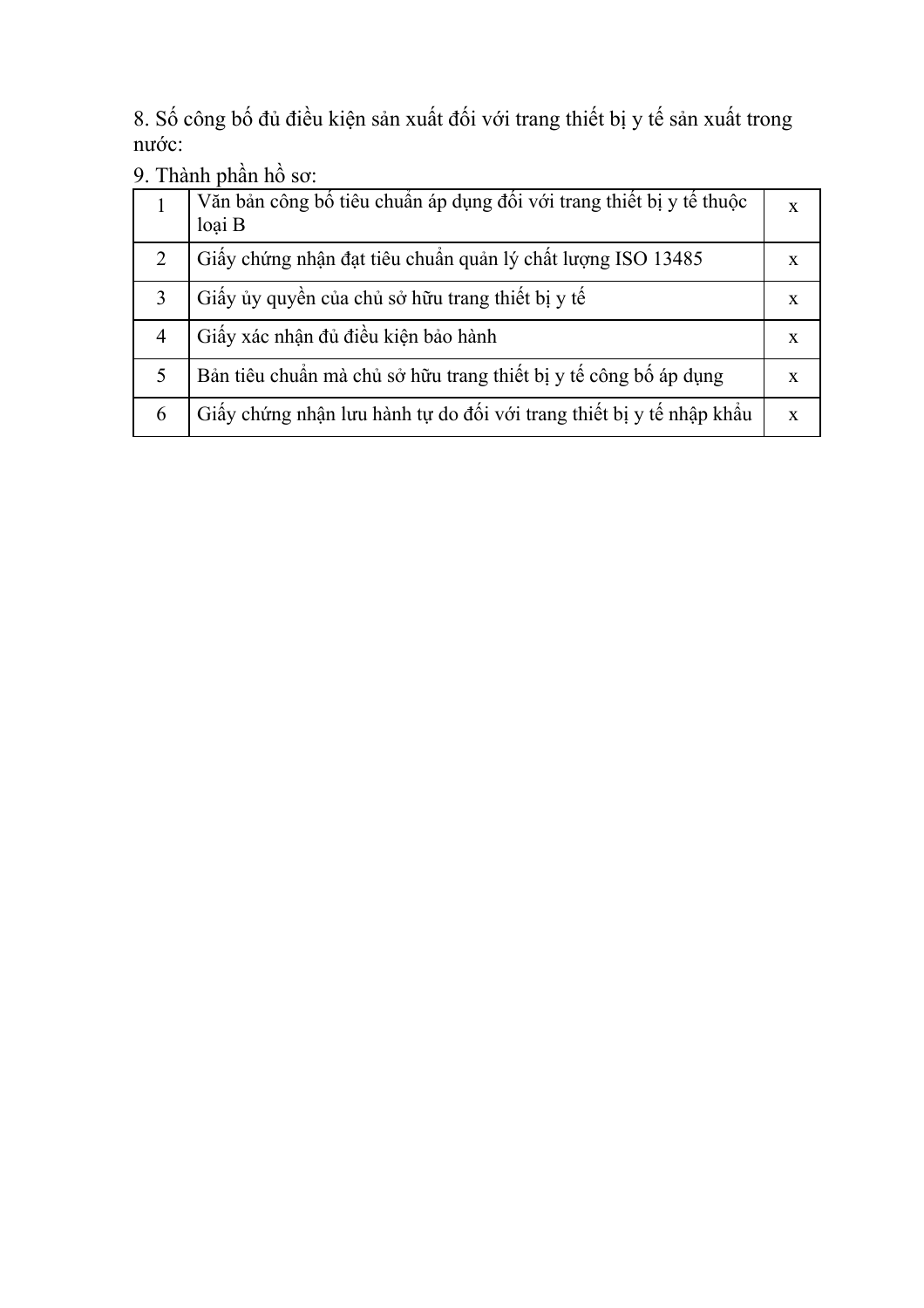| <b>STT</b> | TÊN TRANG THIẾT BỊ Y TẾ | <b>CHỦNG LOẠI</b>                                                                                                                                                                                                                                                                                                                                                                                                                                                                                                                                                                                                                                                                                                                                                                                                                                                                                                                                                                                                                                                                                                                                                                                                                                                                                                                                                                                                                                                                                                                                                                                                                                                                                                                                                                                                          | MÃ SẢN PHẨM<br>$(N\acute{e}u\ c\acute{o})$ | QUY CÁCH<br><b>ĐÓNG GÓI</b><br>$(N\acute{e}u\;c\acute{o})$ | TÊN CƠ SỞ SẢN XUẤT | ĐỊA CHỈ CƠ SỞ SẢN XUẤT          | NƯỚC<br>SẢN XUẤT     |
|------------|-------------------------|----------------------------------------------------------------------------------------------------------------------------------------------------------------------------------------------------------------------------------------------------------------------------------------------------------------------------------------------------------------------------------------------------------------------------------------------------------------------------------------------------------------------------------------------------------------------------------------------------------------------------------------------------------------------------------------------------------------------------------------------------------------------------------------------------------------------------------------------------------------------------------------------------------------------------------------------------------------------------------------------------------------------------------------------------------------------------------------------------------------------------------------------------------------------------------------------------------------------------------------------------------------------------------------------------------------------------------------------------------------------------------------------------------------------------------------------------------------------------------------------------------------------------------------------------------------------------------------------------------------------------------------------------------------------------------------------------------------------------------------------------------------------------------------------------------------------------|--------------------------------------------|------------------------------------------------------------|--------------------|---------------------------------|----------------------|
|            | Bột sứ đắp răng giả     | Vision-Classic Opaquer AB-0 1033;<br>1034, Vision-Classic Opaquer A1 101;<br>102;426, Vision-Classic Opaquer A2<br>103;104;427, Vision-Classic Opaquer<br>A3 105;106;428, Vision-Classic<br>Opaquer A3,5 107;108;429, Vision-<br>Classic Opaquer A4 109;110;430,<br>Vision-Classic Opaquer B1 111;112;<br>431, Vision-Classic Opaquer B2 113;<br>114;432, Vision-Classic Opaquer B3<br>115;116;433, Vision-Classic Opaquer<br>B4 117;118;434, Vision-Classic<br>Opaquer C1 119;120;435, Vision-<br>Classic Opaquer C2 121;122;436,<br>Vision-Classic Opaquer C3 123;124;<br>437, Vision-Classic Opaquer C4 125;<br>126;438, Vision-Classic Opaquer D2<br>127;128;439, Vision-Classic Opaquer<br>D3 129;130;440, Vision-Classic<br>Opaquer D4 131;132;441, Vision-<br>Classic Opaquer Repair 451, Vision-<br>Classic Opaquer Gingiva 604;605,<br>Vision-Classic Opak-Dentin A0 1039;<br>1040, Vision-Classic Opak-Dentin A1<br>133;134, Vision-Classic Opak-Dentin<br>A2 135;136, Vision-Classic Opak-<br>Dentin A3 137;138, Vision-Classic<br>Opak-Dentin A3,5 139;140, Vision-<br>Classic Opak-Dentin A4 141;142,<br>Vision-Classic Opak-Dentin B0 1041;<br>1042, Vision-Classic Opak-Dentin B1<br>143;144, Vision-Classic Opak-Dentin<br>B2 145;146, Vision-Classic Opak-<br>Dentin B3 147;148, Vision-Classic<br>Opak-Dentin B4 149;150, Vision-<br>Classic Opak-Dentin C1 151;152,<br>Vision-Classic Opak-Dentin C2 153;<br>154, Vision-Classic Opak-Dentin C3<br>155;156, Vision-Classic Opak-Dentin<br>C4 157;158, Vision-Classic Opak-<br>Dentin D2 159;160, Vision-Classic<br>Opak-Dentin D3 161;162, Vision-<br>Classic Opak-Dentin D4 163;164,<br>Vision-Classic Dentin A0 1035;1036,<br>Vision-Classic Dentin A1 165;166;167,<br>Vision-Classic Dentin A2 168;169;170,<br>Vision-Classic Dentin A3 171;172;173, |                                            |                                                            | <b>WOHLWEND AG</b> | Platta 52, FL-9488 Schellenberg | <b>LIECHTENSTEIN</b> |

| ÅN XUÁT | ĐỊA CHỈ CƠ SỞ SẢN XUẤT          | NƯỚC<br>SẢN XUẤT     |
|---------|---------------------------------|----------------------|
| G       | Platta 52, FL-9488 Schellenberg | <b>LIECHTENSTEIN</b> |

# **PHỤ LỤC: BẢNG KÊ CHI TIẾT TRANG THIẾT BỊ Y TẾ**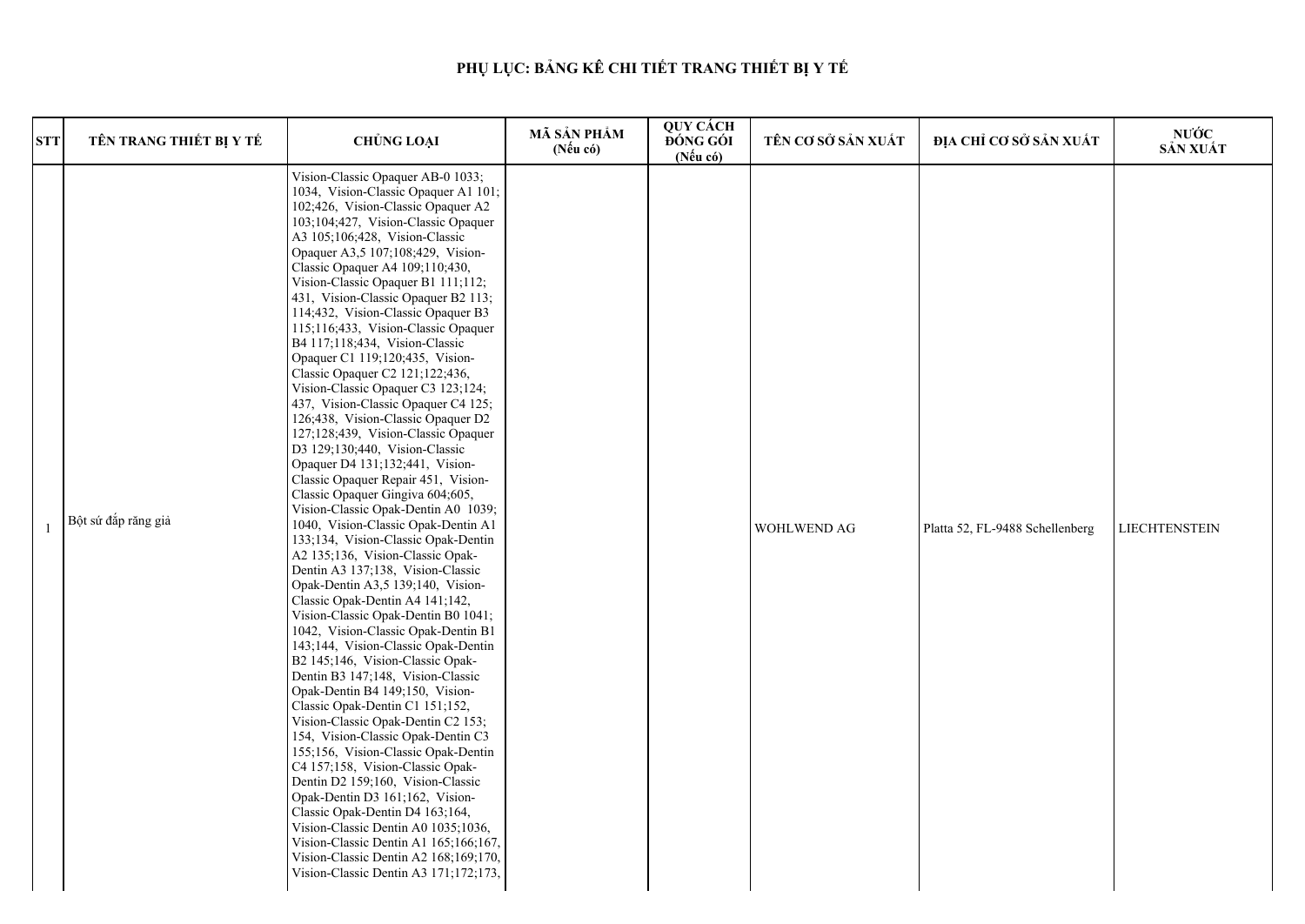Vision-Classic Dentin A3,5 174;175; 176, Vision-Classic Dentin A4 177; 178;179, Vision-Classic Dentin B0 1037;1038, Vision-Classic Dentin B1 180;181;182, Vision-Classic DentinB2 183;184;185, Vision-Classic Dentin B3 186;187;188, Vision-Classic Dentin B4 189;190;191, Vision-Classic Dentin C1 192;193;194, Vision-Classic Dentin C2 195;196;197,Vision-Classic Dentin C3 198;199;200, Vision-Classic Dentin C4 201;202;203, Vision-Classic Dentin D2 204;205;206, Vision-Classic Dentin D3 207;208;209, Vision-Classic Dentin D4 210;211;212,Vision-Classic Dentin Repair 452, Vision-Classic Incisal 57 213;214;215,Vision-Classic Incisal 58 216;217;218, Vision-Classic Incisal 59 219;220;221, Vision-Classic Incisal 60 222;223;224,Vision-Classic Incisal AB-0 1043; 1044, Vision-Classic Incisal Repair 453, Vision-Classic Int.Incisal 7 225; 226;227, Vision-Classic Int.Incisal 8228;229;230, Vision-Classic Int. Incisal 9 231;232;233, Vision-ClassicInt.Incisal 10 234;235;236, Vision-Classic Glaze 302;422;275;276, Vision-Classic Transpa Clear 237;238;239, Vision-Classic Transpa Superclear 415;413;414, Vision-Classic Transpa Neutral 243;244;245, Vision-Classic Transpa Opal 240;241; 242, Vision-Classic Transpa Red 246; 247;248, Vision-Classic Transpa Blue 249;250;251, Vision-Classic TranspaGrey 252;253;254, Vision-Classic Transpa Repair 454, Vision-ClassicInt.Dentin Neon 267;268, Vision-Classic Int.Dentin Ivory 255;256, Vision-Classic Int.Dentin Straw 257;258, Vision-Classic Int.Dentin Honeyyellow 259;260, Vision-ClassicInt.Dentin Blue 265;266, Vision-Classic Int.Dentin Brown 261;262, Vision-Classic Int.Dentin Grey 263; 264, Vision-Classic Neck Straw 610; 611, Vision-Classic Neck Brown 612;613, Vision-Classic Mamelon Ivory 614;615, Vision-Classic MamelonHoney 616;617, Vision-Classic Mamelon Sunset 618;619, Vision-Classic Gingival Softpink 277, Vision-Classic Gingival Darkpink 278, Vision-Classic Gingival Lightred 600;601, Vision-Classic Gingival Darkred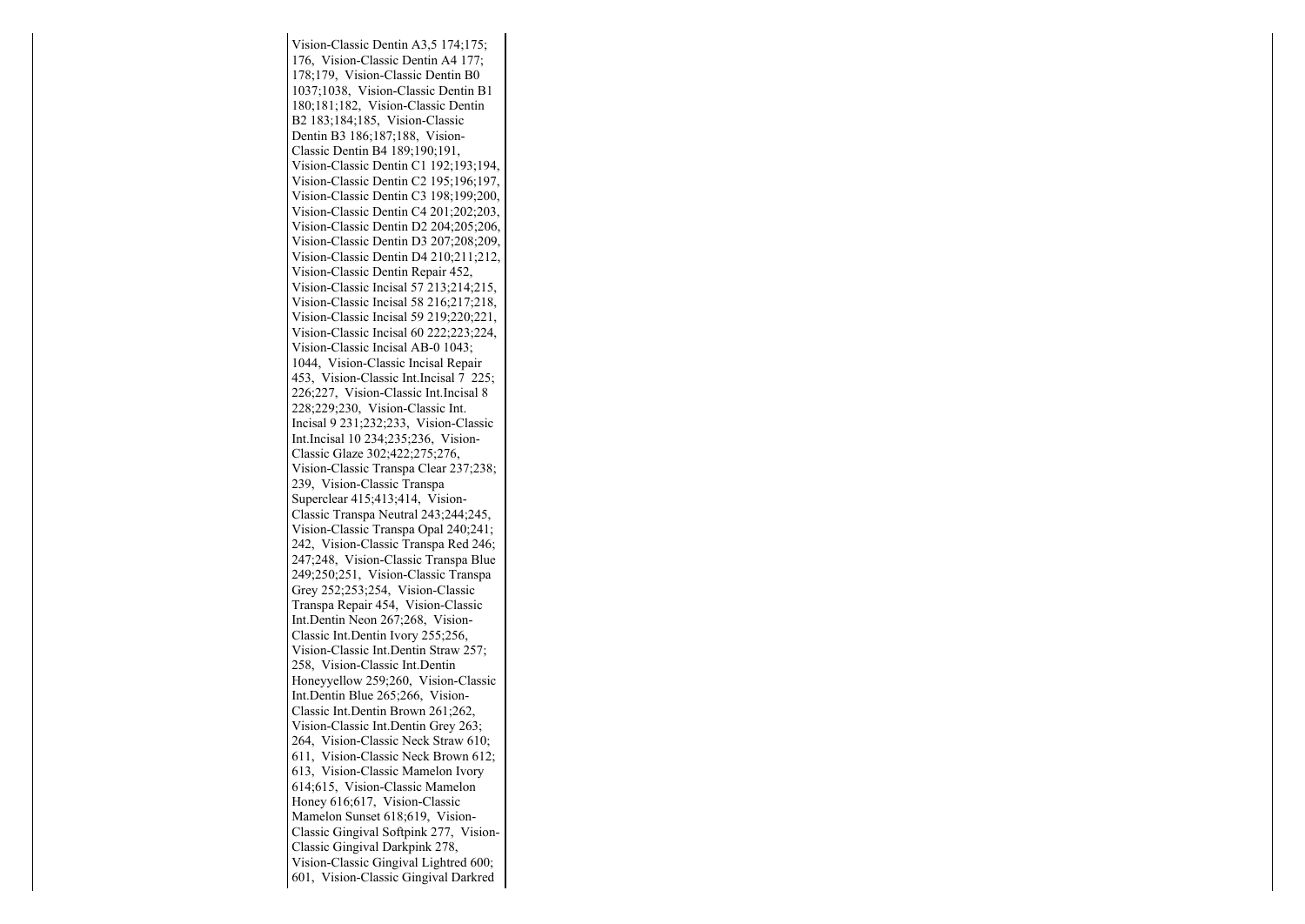602;603, Vision-Classic Int.Opaquer White 269, Vision-Classic Int.OpaquerYellow 270, Vision-Classic Int. Opaquer Orange 271, Vision-Classic Int.Opaquer Ocher 272, Vision-ClassicInt.Opaquer Brown 273, Vision-Classic Int.Opaquer Violett 274, Vision-Classic Shoulder Ivory 279, Vision-Classic Shoulder Straw 280,Vision-Classic Shoulder Yellowgold 281, Vision-Classic Shoulder Brown282, Vision-Classic Shoulder Yellowgrey 283, Vision-Classic Shoulder Brown-grey 284, Vision-Classic Effect Ivory 285, Vision-Classic Effect Straw 286, Vision-Classic Effect Honeyyellow 287,Vision-Classic Effect Khaki 288, Vision-Classic Opaquer BA 375, Vision-Classic Opaquer BB 376, Vision-Classic Opaquer BC 377, Vision-Classic Opaquer BD 378,Vision-Classic Dentin BA 379, Vision-Classic Dentin BB 380, Vision-Classic Dentin BC 381, Vision-Classic Dentin BD 382, Vision-Classic Shoulder BA 383, Vision-Classic Shoulder BB 384, Vision-Classic Shoulder BC 385,Vision-Classic Shoulder BD 386, Vision-Classic Shoulder Neutral 387,Vision-Classic Artistic Incisal 67 1045;1046;1047, Vision-Classic Artistic Incisal 68 1048;1049;1050, Vision-Classic Artistic Incisal 69 1051;1052; 1053, Vision-Classic Artistic Incisal 70 1054;1055;1056, Vision-Classic Stain 01 336, Vision-Classic Stain 02337, Vision-Classic Stain 03 338, Vision-Classic Stain 04 339, Vision-Classic Stain 05 340, Vision-Classic Stain 06 341, Vision-Classic Stain 07342, Vision-Classic Stain 08 343,Vision-Classic Stain 09 344, Vision-Classic Stain 10 345, Vision-Classic Stain 11 346, Vision-Classic Stain 12347, Vision-Classic Stain 13 348,Vision-Classic Stain 14 349, Vision-Classic Stain 15 350, Vision-Classic Stain Glaze 351, Vision-Classic Stain Grey 412, Vision-Classic Stain Violett 389, Vision-Classic Stain Repair 455,Vision-Classic Vis-Opak A1 306, Vision-Classic Vis-Opak A2 307, Vision-Classic Vis-Opak A3 308,Vision-Classic Vis-Opak A3,5 309,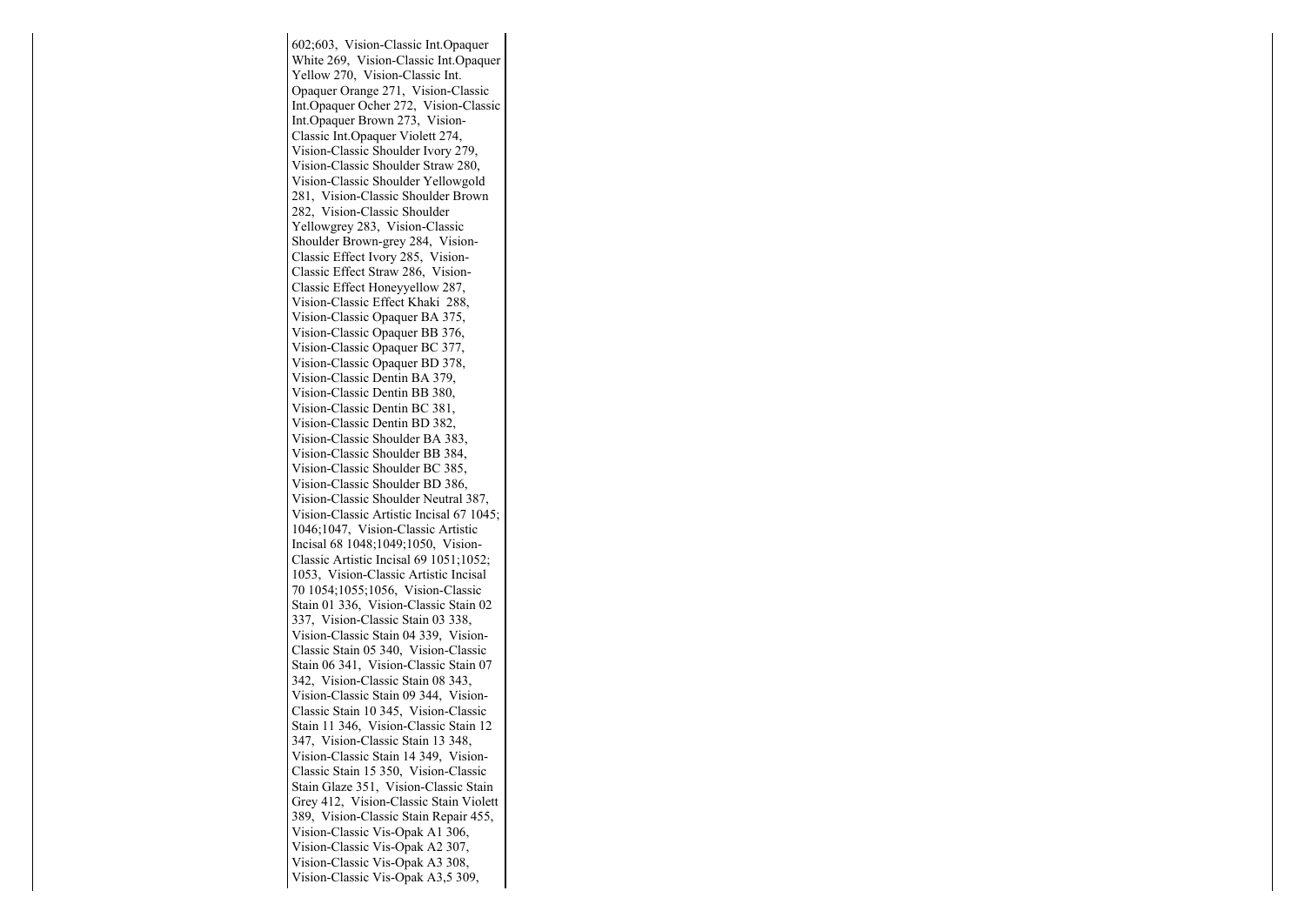|                       | Vision-Classic Vis-Opak A4 310,<br>Vision-Classic Vis-Opak B1 311,<br>Vision-Classic Vis-Opak B2 312,<br>Vision-Classic Vis-Opak B3 313,<br>Vision-Classic Vis-Opak B4 314,<br>Vision-Classic Vis-Opak C1 315,<br>Vision-Classic Vis-Opak C2 316,<br>Vision-Classic Vis-Opak C3 317,<br>Vision-Classic Vis-Opak C4 318,<br>Vision-Classic Vis-Opak D2 319,<br>Vision-Classic Vis-Opak D3 320,<br>Vision-Classic Vis-Opak D4 321,<br>Vision-Classic Vis-Opak Lila 325,<br>Vision-Classic Vis-Opak Ocker 323,<br>Vision-Classic Vis-Opak Pink 324,<br>Vision-Classic Vis-Opak White 322                                                                                                                                                                                                                                                                                                                                                                                                                                                            |  |                    |                                 |                      |
|-----------------------|--------------------------------------------------------------------------------------------------------------------------------------------------------------------------------------------------------------------------------------------------------------------------------------------------------------------------------------------------------------------------------------------------------------------------------------------------------------------------------------------------------------------------------------------------------------------------------------------------------------------------------------------------------------------------------------------------------------------------------------------------------------------------------------------------------------------------------------------------------------------------------------------------------------------------------------------------------------------------------------------------------------------------------------------------|--|--------------------|---------------------------------|----------------------|
| Dung dịch trộn bột sứ | Vision-Classic Modeling&Effect<br>Liquid 289;290;291;292;300, Vision-<br>Classic Modeling Liquid Repair 456,<br>Vision-Classic Opaquer Liquid 293;<br>294;295;442, Vision-Classic Opaquer<br>Liquid Repair 457, Vision-Classic<br>Opaquer Liquid -2 470;471;472,<br>Vision-Classic Glaze & Stain Liquid<br>296;297;418;419, Vision-Classic<br>Shoulder Liquid 298;299                                                                                                                                                                                                                                                                                                                                                                                                                                                                                                                                                                                                                                                                            |  | <b>WOHLWEND AG</b> | Platta 52, FL-9488 Schellenberg | <b>LIECHTENSTEIN</b> |
| Bột sứ đắp răng giả   | Vision-Classic Assortment S1 326,<br>Vision-Classic Assortment S2 327,<br>Vision-Classic Assortment S3 328.<br>Vision-Classic Assortment S4 329,<br>Vision-Classic Assortment S5 330,<br>Vision-Classic Assortment S6 331,<br>Vision-Classic Assortment S7 332,<br>Vision-Classic Assortment S8 1063,<br>Vision-Classic Assortment S9 355,<br>Vision-Classic Assortment S10 356,<br>Vision-Classic Testkit A3 352, Vision-<br>Classic Starterset/Starterkit 353,<br>Vision-Classic Repair-Kit 354,<br>Vision-Classic Stain Assortment 334,<br>Vision-Classic Vis-Opak Assortment<br>333, Vision-Classic Vis-Opak<br>Assortment 920° 411, Vision-Classic<br>Shade guide Opaquer 417, Vision-<br>Classic Shade guide Opak-Dentin 365,<br>Vision-Classic Shade guide Dentin<br>416, Vision-Classic Shade guide<br>Incisal/Int.Incisal 366, Vision-Classic<br>Shade guide Artistic 1065, Vision-<br>Classic Shade guide Int. Dentin/ Neck<br>367, Vision-Classic Shade guide<br>Transpa 368, Vision-Classic Shade<br>guide Int. Gingiva Opaquer 369, |  | <b>WOHLWEND AG</b> | Platta 52, FL-9488 Schellenberg | <b>LIECHTENSTEIN</b> |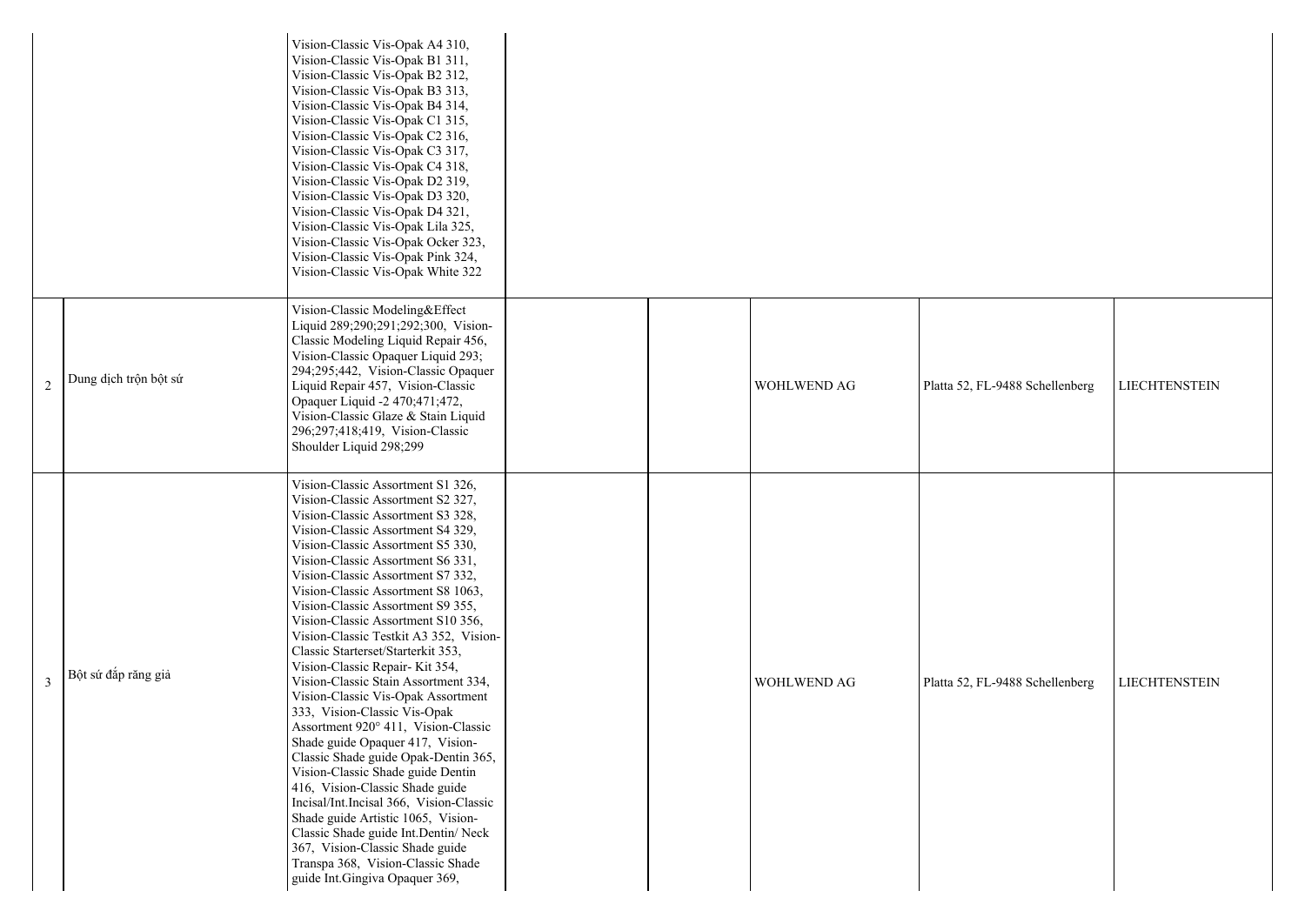|                     | Vision-Classic Shade guide Shoulder<br>370, Vision-Classic Shade guide<br>Effect 371, Vision-Classic Shade<br>guide Basic 388, Vision-Classic Shade<br>guide Bleach 1064, Vision-Classic<br>Shade guide Gingiva 372                                                                                                                                                                                                                                                                                                                                                                                                                                                                                                                                                                                                                                                                                                                                                                                                                                                                                                                                                                                                                                                                                                                                                                                                                                                                                                                                                                                                                                                                                                                                                                                                                                                            |  |                    |              |
|---------------------|--------------------------------------------------------------------------------------------------------------------------------------------------------------------------------------------------------------------------------------------------------------------------------------------------------------------------------------------------------------------------------------------------------------------------------------------------------------------------------------------------------------------------------------------------------------------------------------------------------------------------------------------------------------------------------------------------------------------------------------------------------------------------------------------------------------------------------------------------------------------------------------------------------------------------------------------------------------------------------------------------------------------------------------------------------------------------------------------------------------------------------------------------------------------------------------------------------------------------------------------------------------------------------------------------------------------------------------------------------------------------------------------------------------------------------------------------------------------------------------------------------------------------------------------------------------------------------------------------------------------------------------------------------------------------------------------------------------------------------------------------------------------------------------------------------------------------------------------------------------------------------|--|--------------------|--------------|
| Bột sứ đắp răng giả | Vision-Zirkon Liner L1 2000;2001,<br>Vision-Zirkon Liner L2 2003;2004,<br>Vision-Zirkon Liner L3 2006;2007,<br>Vision-Zirkon Liner Press 2193;2194,<br>Vision-Zirkon Liner Bleach 2195;<br>2196, Vision-Zirkon Liner Gingiva<br>2197;2198, Vision-Zirkon Liner Clear<br>2186;2187, Vision-Zirkon Opak-<br>Dentin White 2150;2151, Vision-<br>Zirkon Opak-Dentin Honey 2153;2154,<br>Vision-Zirkon Dentin A1 2009;2010,<br>Vision-Zirkon Dentin A2 2012;2013,<br>Vision-Zirkon Dentin A3 2015;2016,<br>Vision-Zirkon Dentin A3,5 2018;2019,<br>Vision-Zirkon Dentin A4 2021;2022,<br>Vision-Zirkon Dentin B1 2024;2025,<br>Vision-Zirkon Dentin B2 2027;2028,<br>Vision-Zirkon Dentin B3 2030;2031,<br>Vision-Zirkon Dentin B4 2033;2034,<br>Vision-Zirkon Dentin C1 2036;2037,<br>Vision-Zirkon Dentin C2 2039;2040,<br>Vision-Zirkon Dentin C3 2042;2043,<br>Vision-Zirkon Dentin C4 2045;2046,<br>Vision-Zirkon Dentin D2 2048;2049,<br>Vision-Zirkon Dentin D3 2051;2052,<br>Vision-Zirkon Dentin D4 2054;2055,<br>Vision-Zirkon Dentin Bleach 1 2056;<br>2057, Vision-Zirkon Dentin Bleach 2<br>2060;2061, Vision-Zirkon Incisal<br>Bleach 2058;2059, Vision-Zirkon<br>Incisal 57 2080;2081, Vision-Zirkon<br>Incisal 58 2083;2084, Vision-Zirkon<br>Incisal 59 2086;2087, Vision-Zirkon<br>Incisal 60 2089;2090, Vision-Zirkon<br>Int.Incisal White 2092;2093, Vision-<br>Zirkon Int.Incisal Yellow 2095;2096,<br>Vision-Zirkon Opal-Incisal Neutral<br>2098;2099, Vision-Zirkon Opal-<br>Incisal Blue 2101;2102, Vision-Zirkon<br>Glaze 2135;2136;2137, Vision-Zirkon<br>Transpa Clear 2132;2133, Vision-<br>Zirkon Transpa Neutral 2120;2121,<br>Vision-Zirkon Transpa Yellow 2123;<br>2124, Vision-Zirkon Transpa Orange<br>2138;2139, Vision-Zirkon Transpa<br>Blue 2126;2127, Vision-Zirkon<br>Transpa Gray 2129;2130, Vision-<br>Zirkon Gingiva Softpink 2188;2189, |  | <b>WOHLWEND AG</b> | Platta 52, F |

| WOHLWEND AG | Platta 52, FL-9488 Schellenberg | <b>LIECHTENSTEIN</b> |
|-------------|---------------------------------|----------------------|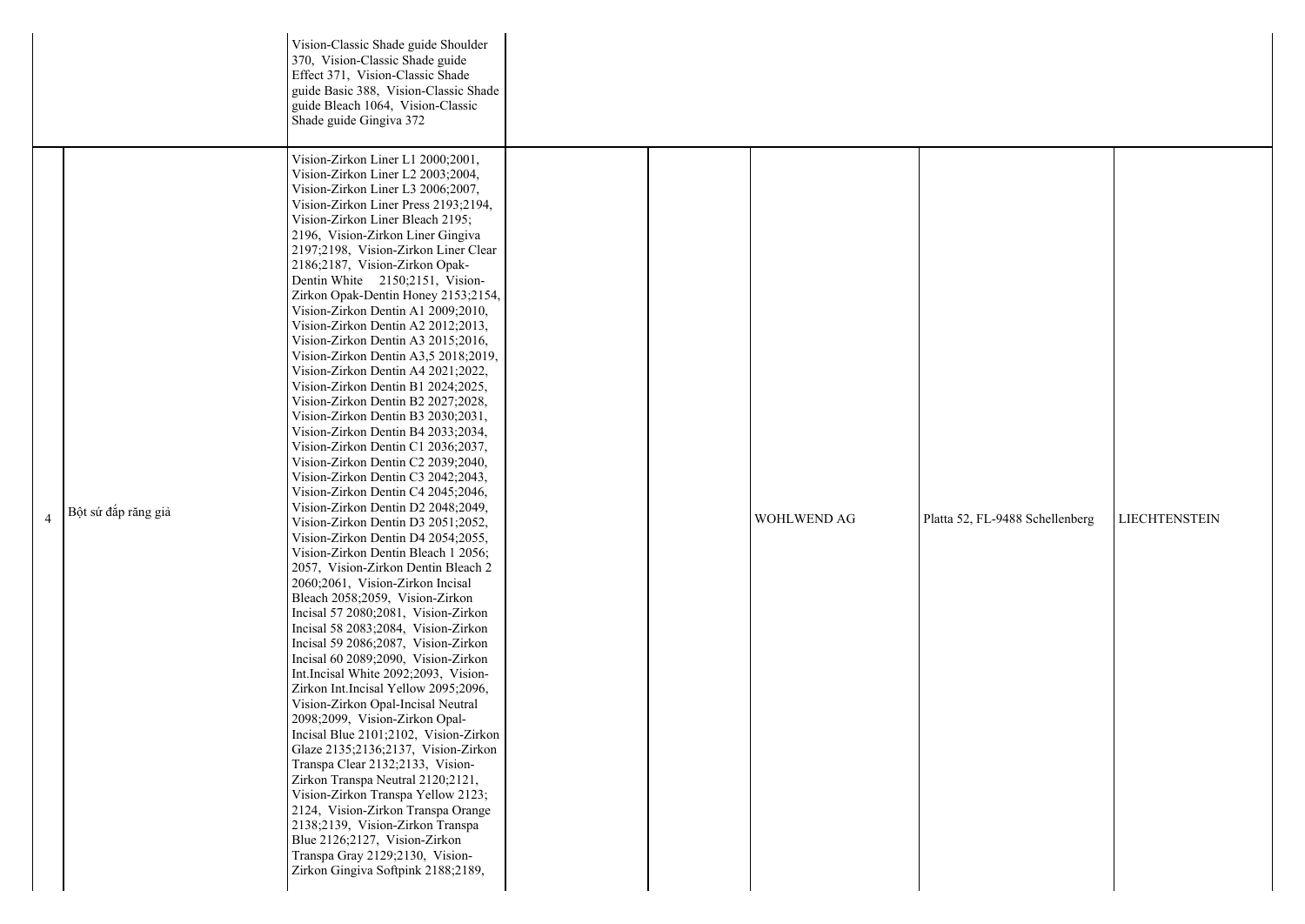|                |                       | Vision-Zirkon Gingiva Pink 2190;<br>2191, Vision-Zirkon Gingiva Softred<br>2240;2241, Vision-Zirkon Gingiva<br>Red 2242;2243, Vision-Zirkon<br>Chroma A 2212;2213, Vision-Zirkon<br>Chroma B 2214;2215, Vision-Zirkon<br>Chroma C 2216;2217, Vision-Zirkon<br>Chroma D 2218;2219, Vision-Zirkon<br>Mamelon Ivory 2178;2179, Vision-<br>Zirkon Mamelon Honey 2180;2181,<br>Vision-Zirkon Mamelon Sunset 2182;<br>2183, Vision-Zirkon Shoulder Creme<br>2170;2171, Vision-Zirkon Shoulder<br>Yellow 2173;2174, Vision-Zirkon<br>Shoulder Redbrown 2176;2177,<br>Vision-Zirkon Stain A 2208, Vision-<br>Zirkon Stain B 2209, Vision-Zirkon<br>Stain C 2210, Vision-Zirkon Stain D<br>2211, Vision-Zirkon Stain White<br>2200, Vision-Zirkon Stain Honey<br>2201, Vision-Zirkon Stain Olive 2202,<br>Vision-Zirkon Stain Red-Brown 2203,<br>Vision-Zirkon Stain Chestnut 2204,<br>Vision-Zirkon Stain Gray 2205,<br>Vision-Zirkon Stain Blue 2206,<br>Vision-Zirkon Stain Glaze 2207 |  |                    |                                 |                      |
|----------------|-----------------------|----------------------------------------------------------------------------------------------------------------------------------------------------------------------------------------------------------------------------------------------------------------------------------------------------------------------------------------------------------------------------------------------------------------------------------------------------------------------------------------------------------------------------------------------------------------------------------------------------------------------------------------------------------------------------------------------------------------------------------------------------------------------------------------------------------------------------------------------------------------------------------------------------------------------------------------------------------------------------------|--|--------------------|---------------------------------|----------------------|
| $\overline{5}$ | Dung dịch trộn bột sứ | Vision-Zirkon Modeling Liquid 2220;<br>2221;2222;2223, Vision-Zirkon Glaze<br>& Stain Liquid 2225;2226;2227,<br>Vision-Zirkon Shoulder Liquid 2230;<br>2231;2232                                                                                                                                                                                                                                                                                                                                                                                                                                                                                                                                                                                                                                                                                                                                                                                                                 |  | <b>WOHLWEND AG</b> | Platta 52, FL-9488 Schellenberg | <b>LIECHTENSTEIN</b> |
| 6              | Bột sứ đắp răng giả   | Vision-Zirkon Assortment S1 2300,<br>Vision-Zirkon Assortment S2 2301,<br>Vision-Zirkon Assortment S3 2302,<br>Vision-Zirkon Assortment S4 2305,<br>Vision-Zirkon Assortment S5 2307,<br>Vision-Zirkon Stain-Assortment<br>2303, Vision-Zirkon Testkit 2304,<br>Vision-Zirkon Shade guide Dentin<br>2490, Vision-Zirkon Shade guide<br>Incisal 2491, Vision-Zirkon Shade<br>guide Transpa 2492, Vision-Zirkon<br>Shade guide Shoulder/OD/G 2493,<br>Vision-Zirkon Shade guide<br>Chroma/Mamelon 2494, Vision-<br>Zirkon Shade guide Bleach 2495                                                                                                                                                                                                                                                                                                                                                                                                                                  |  | <b>WOHLWEND AG</b> | Platta 52, FL-9488 Schellenberg | <b>LIECHTENSTEIN</b> |
|                | Bột sứ đắp răng giả   | Vision-3D Artistic Shade A 740,<br>Vision-3D Artistic Shade B 741,<br>Vision-3D Artistic Shade C 742,<br>Vision-3D Artistic Shade D 743,<br>Vision-3D Artistic Stain White 744,<br>Vision-3D Artistic Stain Honey 745,                                                                                                                                                                                                                                                                                                                                                                                                                                                                                                                                                                                                                                                                                                                                                           |  | <b>WOHLWEND AG</b> | Platta 52, FL-9488 Schellenberg | <b>LIECHTENSTEIN</b> |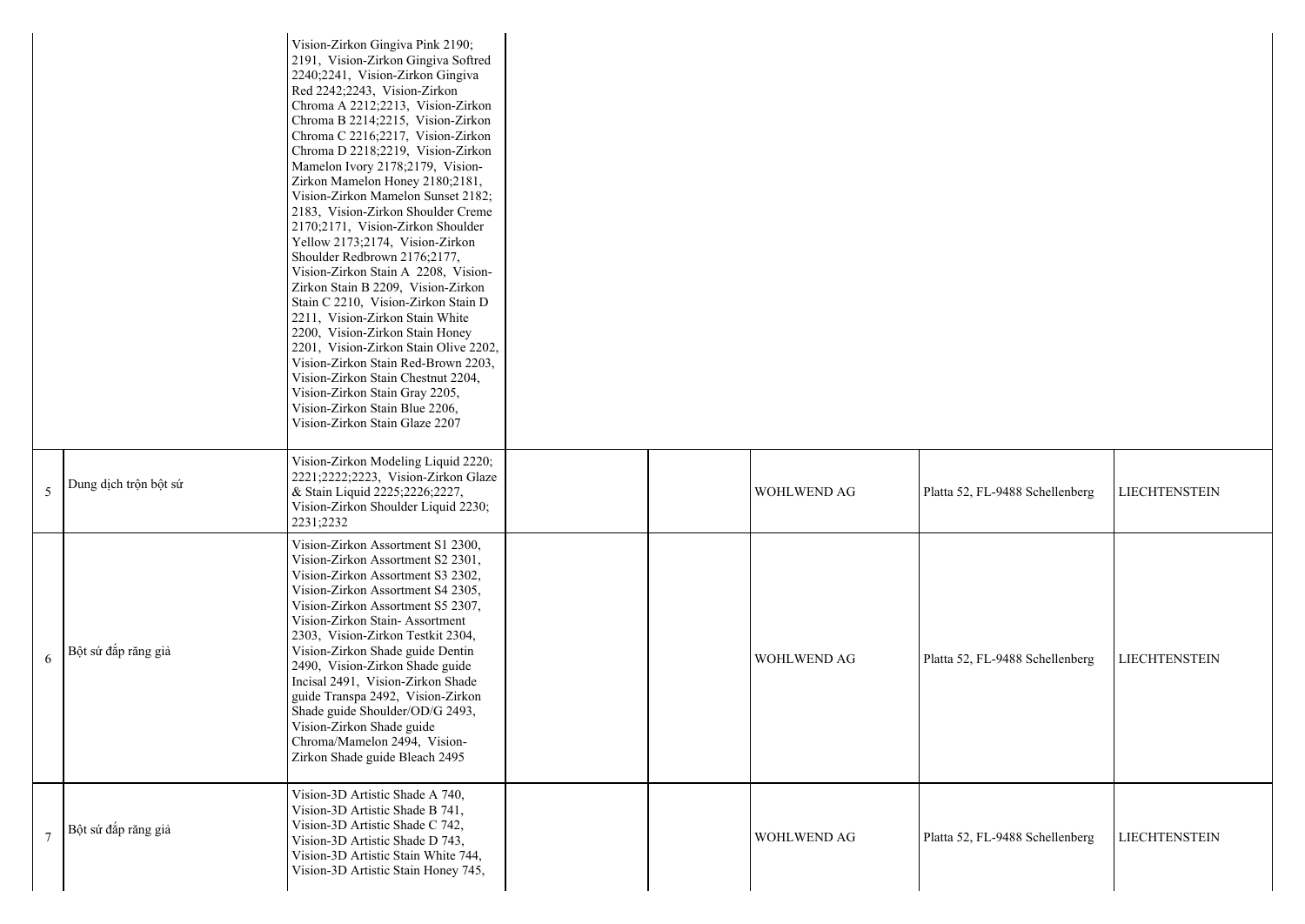|   |                     | Vision-3D Artistic Stain Olive 746,<br>Vision-3D Artistic Stain Redbrown<br>747, Vision-3D Artistic Stain<br>Darkbrown 748, Vision-3D Artistic<br>Stain Red 749, Vision-3D Artistic<br>Stain Pink 750, Vision-3D Artistic<br>Stain Violet 751, Vision-3D Artistic<br>Stain Blue 752, Vision-3D Artistic<br>Stain Gray 753, Vision-3D Artistic<br>Mamelon Ivory 754, Vision-3D<br>Artistic Flour Glaze 755, Vision-3D<br>Artistic Sculptur Clear 760, Vision-3D<br>Artistic Sculptur Incisal 761, Vision-<br>3D Artistic Sculptur Opal 762, Vision-<br>3D Artistic Sculptur Artic-Blue 763,<br>Vision-3D Artistic Glaze Fluid 769,<br>Vision-3D Artistic Assortment 770,<br>Vision-3D Artistic Assortment Gingiva<br>771, Vision-3D Artistic Stain Cherry<br>775, Vision-3D Artistic Stain Softpink<br>776, Vision-3D Artistic Stain Purple<br>777, Vision-3D Artistic Stain Caribian<br>778, Vision-3D Artistic Stain Brasil<br>779, Vision-3D Artistic Stain Rubin<br>780, Vision-3D Artistic Stain Rose<br>781, Vision-3D Artistic Sculptur Pink<br>785, Vision-3D Artistic Sculptur<br>Lightred 786, Vision-3D Artistic<br>Sculptur Darkred 787, Vision-3D<br>Artistic Sculptur Magnolia 788 |  |                    |              |
|---|---------------------|-------------------------------------------------------------------------------------------------------------------------------------------------------------------------------------------------------------------------------------------------------------------------------------------------------------------------------------------------------------------------------------------------------------------------------------------------------------------------------------------------------------------------------------------------------------------------------------------------------------------------------------------------------------------------------------------------------------------------------------------------------------------------------------------------------------------------------------------------------------------------------------------------------------------------------------------------------------------------------------------------------------------------------------------------------------------------------------------------------------------------------------------------------------------------------------------------|--|--------------------|--------------|
| 8 | Bột sứ đắp răng giả | Vision-Universal Glaze-Paste 373,<br>Vision-Universal Glaze 693;694;695,<br>Vision-Universal Stain Powder A 700,<br>Vision-Universal Stain Powder B 701,<br>Vision-Universal Stain Powder C 702,<br>Vision-Universal Stain Powder D 703,<br>Vision-Universal Stain Powder White<br>704, Vision-Universal Stain Powder<br>Honey 705, Vision-Universal Stain<br>Powder Olive 706, Vision-Universal<br>Stain Powder Redbrown 707, Vision-<br>Universal Stain Powder Chestnut 708,<br>Vision-Universal Stain Powder Grey<br>709, Vision-Universal Stain Powder<br>Blue 710, Vision-Universal Stain<br>Powder Glaze 711, Vision-Universal<br>Stain Powder Red 728, Vision-<br>Universal Stain Powder Pink 729,<br>Vision-Universal Stain Powder<br>Assortment 726, Vision-Universal<br>Stain-Paste A 712, Vision-Universal<br>Stain-Paste B 713, Vision-Universal<br>Stain-Paste C 714, Vision-Universal<br>Stain-Paste D 715, Vision-Universal                                                                                                                                                                                                                                                      |  | <b>WOHLWEND AG</b> | Platta 52, F |

## FL-9488 Schellenberg | LIECHTENSTEIN